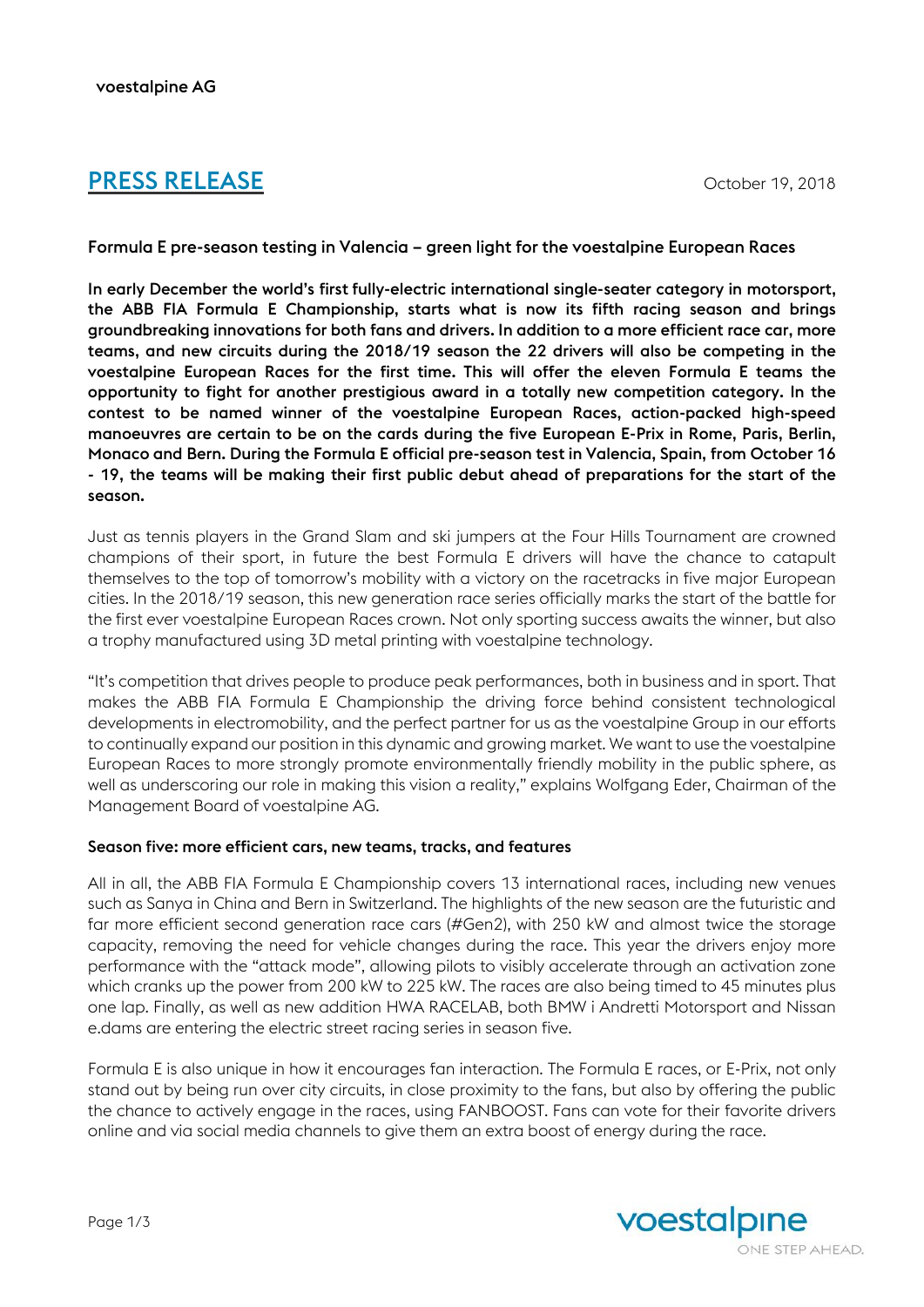"Since the inaugural season, the ABB FIA Formula E Championship has continued to develop independently as a testing platform for electromobility - with this season being a clear demonstration of that. As a result of the technological advancements made in only four seasons, we will be watching even more electrifying racing in the hearts of cities in the 2018/19 season. In collaboration with the FIA, we're making electromobility tangible for the public where in future it will become a reality," says Alejandro Agag, Founder and CEO of Formula E.

## voestalpine & Formula E

Since its first season in 2014, the ABB FIA Formula E Championship has taken a completely new route in motorsport by offering a platform in which road-relevant technologies can be tested in direct competition, driving the development of sustainable mobility solutions around the world. Diverging from traditional pathways has also been the consistent leitmotif of the voestalpine Group which has successfully transformed itself from a steel company into a global technology and capital goods group over the past 15 years. Today voestalpine is a leading global supplier of electrical steel, a sophisticated pre-material used in the production of electric motors, and a technology leader in the production of high-strength yet lightweight body parts and components for battery casings.

### The voestalpine Group

In its business segments, voestalpine is a globally leading technology and capital goods group with a unique combination of material and processing expertise. voestalpine, which operates globally, has around 500 Group companies and locations in more than 50 countries on all five continents. It has been listed on the Vienna Stock Exchange since 1995. With its top-quality products and system solutions using steel and other metals, it is one of the leading partners to the automotive and consumer goods industries in Europe as well as to the aerospace and oil & gas industries worldwide. voestalpine is also the world market leader in turnout technology, special rails, tool steel, and special sections. In the business year 2017/18, the Group generated revenue of around EUR 13 billion, with an operating result (EBITDA) of almost EUR 2 billion; it has around 51,600 employees worldwide.

## Please direct your inquiries to

voestalpine AG Peter Felsbach Head of Group Communications I Group Spokesperson

voestalpine-Strasse 1 4020 Linz, Austria T. +43/50304/15-2090 peter.felsbach@voestalpine.com [www.voestalpine.com](http://www.voestalpine.com/)